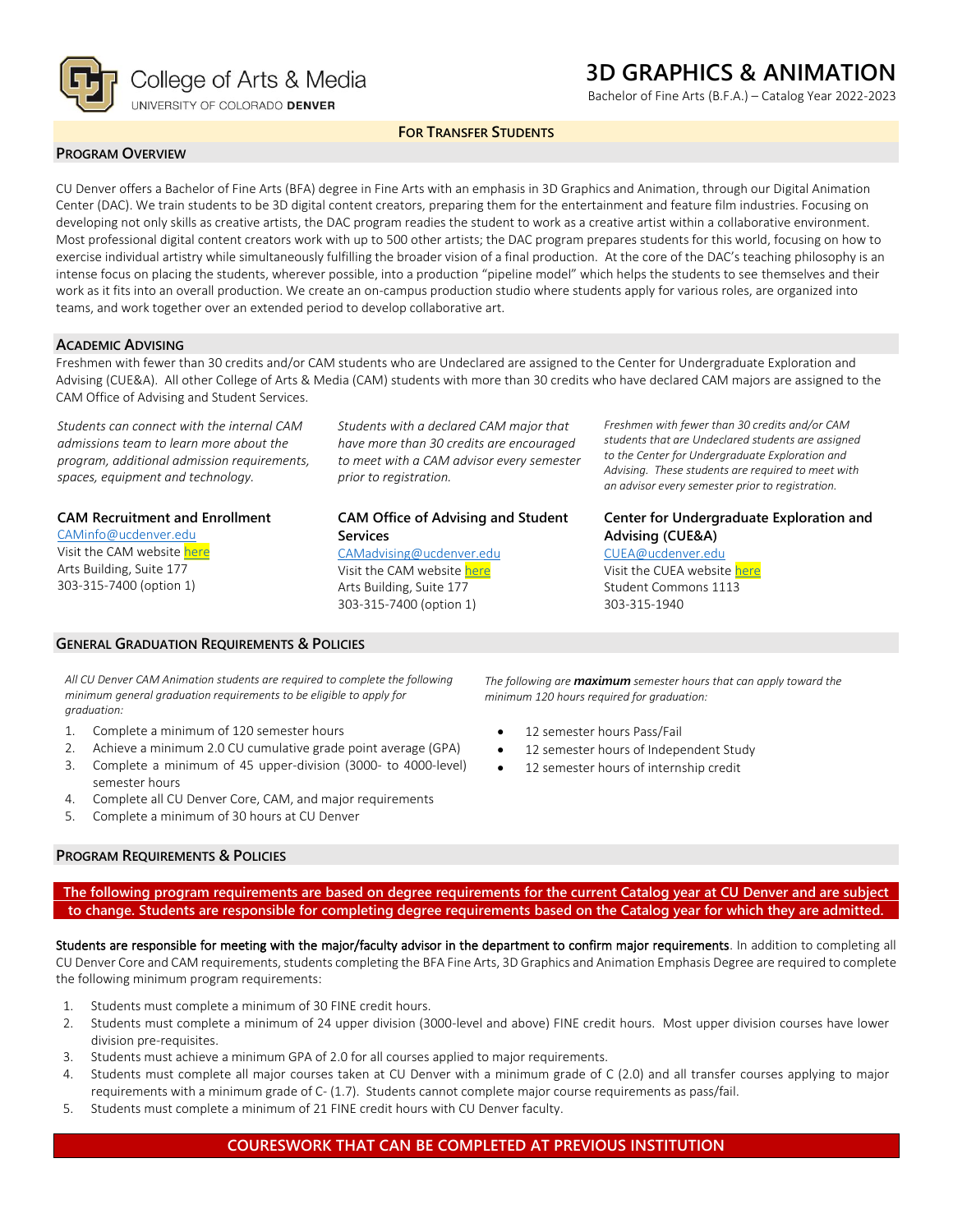

## **3D GRAPHICS & ANIMATION**

Bachelor of Fine Arts (B.F.A.) – Catalog Year 2022-2023

#### **FOR TRANSFER STUDENTS**

The following is a "bucket" of requirements students can complete prior to transferring to CU Denver, including equivalent Colorado Community College System (CCCS) courses. To determine the equivalencies of courses to be completed at non-CU Denver institutions, students can visit [www.transferology.com](http://www.transferology.com/)**.** It is critical students connect with a CU Denver academic advisor to ensure planned courses will transfer *and* apply to CU Denver degree requirements. All non-CU Denver coursework must be completed with a C- or better to be eligible for transfer.

Students interested in completing an Associate (A.A. or A.S.) Degree or a Colorado Statewide Transfer Articulation Agreement or Degree with [Designation \(DWD\)](https://highered.colorado.gov/Academics/Transfers/TransferDegrees.html) must work with their community/junior college academic advisor to create an academic plan that accounts for all degree or transfer articulation agreement requirements. Colorado Community College Students may also explore the option to complet[e Reverse Transfer](https://degreewithinreach.wordpress.com/) at CU Denver.

| <b>CU Denver Requirements</b>                                        | CU<br>Denver<br><b>Credits</b> | <b>CCCS Equivalent Courses &amp; Notes</b>                                                                                         |         |
|----------------------------------------------------------------------|--------------------------------|------------------------------------------------------------------------------------------------------------------------------------|---------|
| <b>CU Denver Core Curriculum</b><br>$34 - 40$<br><b>Requirements</b> |                                |                                                                                                                                    |         |
| ENGL 1020 - Core Composition I                                       | 3                              | <b>FNG 121</b>                                                                                                                     |         |
| ENGL 2030 - Core Composition II                                      | 3                              | <b>FNG 122</b>                                                                                                                     |         |
| Mathematics                                                          | $3 - 4$                        | GT-MA1 (MAT 120 recommended)                                                                                                       |         |
| Arts                                                                 | 3                              | GT-AH (ART 111 recommended)                                                                                                        |         |
| <b>Humanities</b>                                                    | 3                              | GT-AH or GT-HI (ART 112 recommended)                                                                                               |         |
| <b>Behavioral Sciences</b>                                           | $3 - 4$                        | GT-SS                                                                                                                              | $3 - 4$ |
| Social Sciences                                                      | $3 - 4$                        | GT-SS or GT-HI <sup>*</sup>                                                                                                        | $3 - 4$ |
| Natural/Physical Science with lab                                    | $4 - 5$                        | GT-SC1                                                                                                                             | $4 - 5$ |
| Natural/Physical Science without lab<br>or Math                      | $3 - 5$                        | GT-SC2 or GT-MA1 (except the course used for Core Math) or GT-SC1                                                                  | $3 - 5$ |
| International Perspectives                                           | 3                              | Additional GT-AH, HI, SS* (see note below)                                                                                         |         |
| Cultural Diversity                                                   | 3                              | To be completed at CU Denver. This requirement must be completed with an upper-division course<br>and CCCS courses will not apply. |         |
| Non-Major Arts (Music, Theatre, Film<br>or Dance)                    | 3                              |                                                                                                                                    | 3       |
| <b>Visual Arts Transfer Credits</b><br>18                            |                                |                                                                                                                                    |         |
| FINE 2600 Art History Survey I                                       | 3                              | <b>ART 111</b>                                                                                                                     | 3       |
| FINE 2610 Art History Survey II                                      | 3                              | <b>ART 112</b>                                                                                                                     | 3       |
| FINE 1100 Drawing I                                                  | 3                              | ART 121                                                                                                                            |         |
| FINE 1500 3D Design                                                  | 3                              | ART 132                                                                                                                            |         |
| FINE 2155 Intro to Digital Photography                               | 3                              | ART 139                                                                                                                            |         |
| Visual Arts Electives                                                | 3                              | Please consult a CAM advisor for options.                                                                                          |         |
| <b>TOTAL</b>                                                         | 52-58                          |                                                                                                                                    |         |

*\**The applicability of Guaranteed Transfer (GT Pathways) courses to specific CU Denver Core Curriculum requirements requires completion of a block of five courses: two GT-AH course; one GT-HI course; one GT-SS course; and one additional GT-AH, GT-HI, or GT-SS course.

#### **SAMPLE PLAN – COURESWORK TO BE COMPLETED AT CU DENVER**

Based on successful completion of 60 applicable transfer credits and the complete "bucket" of requirements outlined above, students would have the following remaining to complete at CU Denver. At CU Denver, students must tailor this plan based on the evaluation of previously completed college coursework (e.g., AP, IB, CLEP, dual/concurrent enrollment, and transfer credit), course availability, individual preferences related to course load, summer term courses, part-time or full-time student status, or add-on programs such as minors or double-majors.